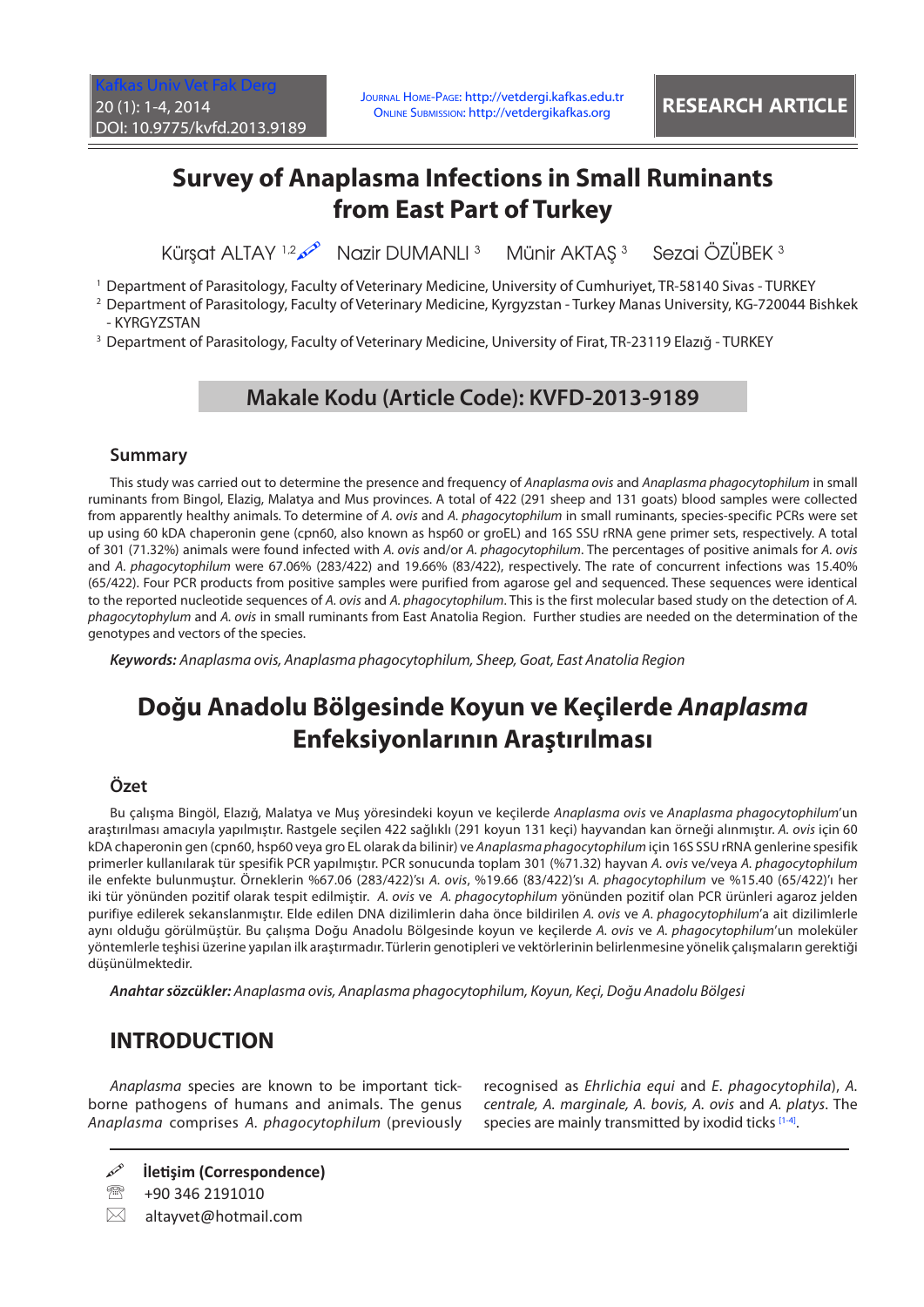<span id="page-1-0"></span>*Anaplasma phagocytophilum* has a wide range hosts including domesticated ruminats, equids, cats, dogs, wild animals and humans. The pathogen causes tick-borne fever in ruminants and granulocytic anaplasmosis in humans, equines and canines [\[1\].](#page-2-0) *A. ovis* infects sheep, goats and wild ruminants  $[5]$ . It is known as a non-pathogenic species, but the agent has been detected to cause severe disease in bighorn sheep  $[6]$ . On the other hand, like with other *Anaplasm*a infections, *A. ovis* may predispose hosts to other pathogens<sup>[4]</sup>.

The main tick-borne diseases in Turkey are babesiosis and theileriosis. They are endemic in almost all regions of Turkey [[7,8\].](#page-3-0) In small ruminants, clinical and subclinical *A. ovis* infections were detected in a few studies by microscopic examination  $[9,10]$ . Until 2005, in Turkey there was no report that shows the presence of *A. phagocytophilum* in sheep. In parallel with the emergence of tick-borne diseases in humans in recent years, this agent that is thought to be zoonotic was determined in domestic animals and ticks  $[11-14]$ . Further studies are needed for epidemiological information on the anaplasmosis.

 There are a few molecular studies on *Anaplasma* sp. in the country. Recently, the presence of *A. phagocytophilum*  was documented in cattle while *A. ovis* was reported in sheep and some tick species [\[11-14\].](#page-3-0)

Molecular diagnostic methods as polymerase chain reaction (PCR) have become widely used as sensitive and specific tools for detection and discrimination of tick-borne parasites such as *Theileria* sp., *Babesia* sp. and *Anaplasma*  sp. in their vectors and hosts  $[7,8]$ . This study was carried out to determine the presence and frequency of *A. ovis* and *A. phagocytophilum* in small ruminants using species-specific polymerase chain reaction (PCR) and sequence analyse methods in the eastern region of Turkey.

## **MATERIAL and METHODS**

The blood samples from sheep and goats were collected from Bingol, Elazig, Malatya, and Mus located in East Anatolia Region of Turkey. A total of 422 (291 sheep and 131 goats) blood samples were collected from apparently healthy animals *([Table 1\).](#page-2-0)* All of the animals were older than one year.

Total genomic DNA extraction from the blood samples was performed according to previously described method <a>[15]</a>. Briefly, 125 µl of blood was added to 250 µl of lysis mixture (0.32 M sucrose, 0.01 M Tris, 0.005 M MgCl<sub>2</sub>, 1% Triton X-100, pH 7.5) and the mixture was centrifuged at 11.600 x g for 1 min. The pellet was washed three times by centrifugation with 250 µl lysis buffer. The supernatants were discarded and the final pellets were resuspended in 100 µl of PCR buffer (50 mM KCl, 10 mM Tris-HCl (pH 8), 0.1% TritonX-100, pH 8.3). Proteinase K (50 µg/ml) was

added to the pellet suspension and the mixture was then incubated at 56°C for one h. At last, the samples were boiled at 95°C for 10 min.

To determine the presence and frequency of *A. ovis* and *A. phagocytophilum* in small ruminants, speciesspecific PCRs were set up using 60 kDA chaperonin gene (cpn60, hsp60 or groEL) and 16S SSU rRNA gene primer sets, respectively. Primers SSAP2f (5'-GCTGAATGT GGGGATAATTTAT - 3') and SSAP2r (5'-ATGGCTGCTTCCTTT CGGTTA - 3') are specific for *A. phagocytophilum* [[16\];](#page-3-0) JH0011 (5'- TAAAAGCCAAGGAGGCTGTG - 3') and JH0012 (5'- TTGCTCTCCTCGACCGTTAT - 3') are specific for *A. ovis*[[17\].](#page-3-0) The PCRs were performed according to previously described methods [[16,17\].](#page-3-0)

Four positive PCR products, 2 for each species were purified from agarose gel using a commercial PCR purification kit (Wizard SV gel and PCR clean-up system, Promega, Madison, WI, USA). The partial sequences correponding to the 60 kDA chaperonin gene of *A. ovis* and 16S SSU rRNA gene of *A. phagocytophilum* were obtained. The sequences were compared to sequence databases using the BLAST algorithm. The new sequences were submitted to EMBL/GenBank database.

A chi-squared test was used to evaluate the differences between different parameters. *P<0.05* was accepted to be statistically significant.

### **RESULTS**

The infection prevalences were determined as the percentage of positive animals for the pathogen DNA detected by species-specific PCR. Four hundred and twenty two blood samples, 291 from sheep and 131 from goats were investigated for presence of *A. phagocytophilum* and *A. ovis* in four provinces (Bingol, Elazig, Malatya, Mus) of East Anatolia Region. As summarized in *[Table 1,](#page-2-0)* 301 (representing 71.32% of analyzed small ruminats) animals were found infected with *A. ovis* and/or *A. phagocytophilum* (data not shown). The percentages of positive animals for *A. ovis* and *A. phagocytophilum* were 67.06% (283/422) and 19.66% (83/422), respectively *([Table 1\)](#page-2-0)*. 65 (15.40%) of analyzed animals was concurrently infected with *A. ovis* and *A. phagocytophilum* (data not shown). The number of *A. ovis* infected sheep and goats were 196 (67.35%) and 87 (66.41%) respectively, whereas the number of *A. phagocytophilum* infected sheep and goats were 55 (18.90%) and 28 (21.37%), respectively *([Table 1\)](#page-2-0)*.

There was not statistically significant diffrences in the prevalence of *Anaplasma* spp. infections between sheep and goats (P>0.05). On the other hand, *A. ovis* infection rate was higher than *A. phagocytophilum* in analyzed animals (P<0.05).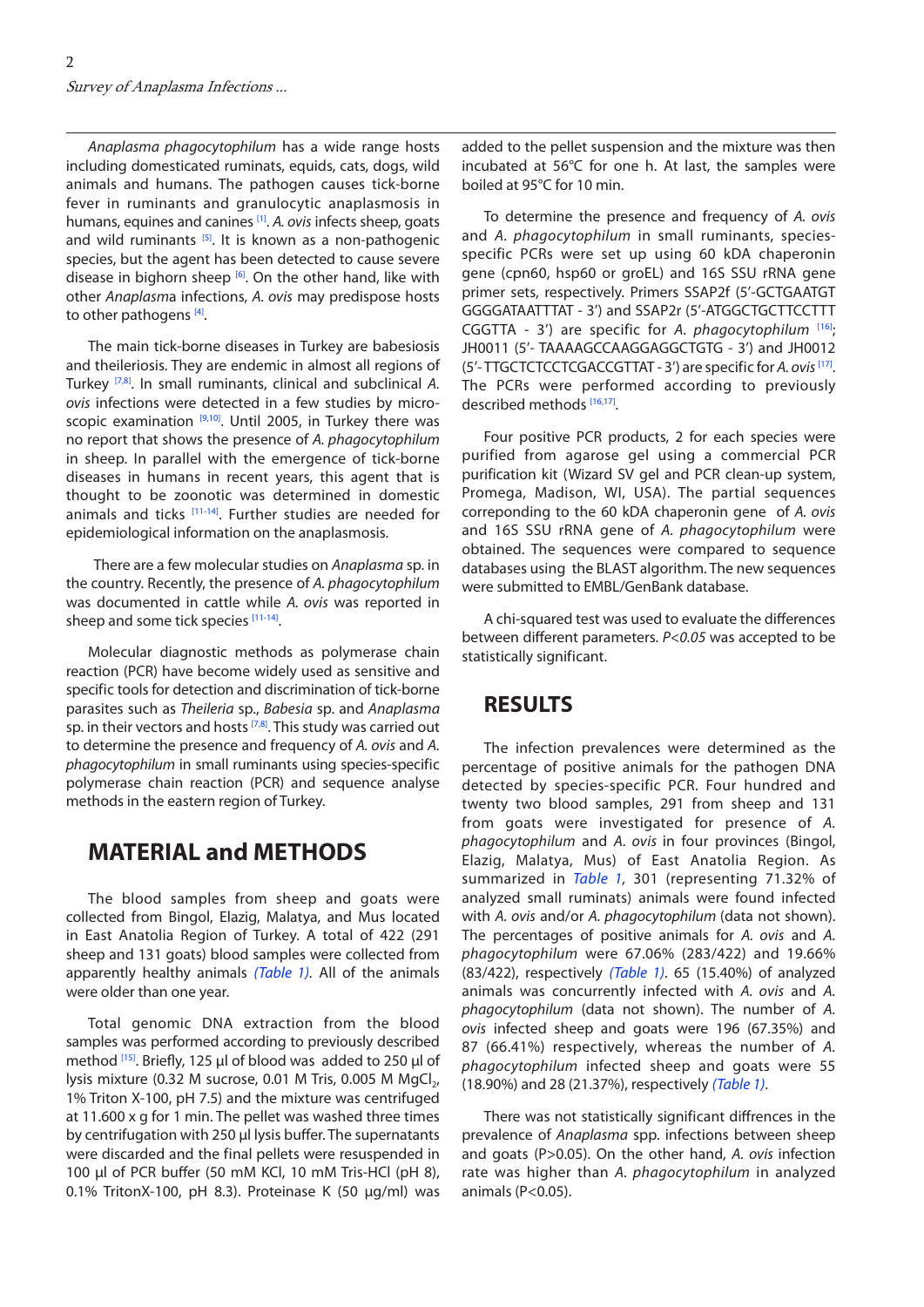<span id="page-2-0"></span>*Table 1. Anaplasma phagocytophilum and Anaplasma ovis species - specific PCR results by location and animal species in East Anatolia Region Tablo 1. Doğu Anadolu Bölgesinde yerleşim yeri ve hayvan türlerine göre Anaplasma phagocytophilum ve Anaplasma ovis tür spesifik PCR sonuçları*

| ниего на водит плавота вопрезитае усперии уси те наутан санение догет плавтазина римдосусорниян тет плавная сат эрезинкт ен зонтастан |                                          |             |              |             |              |              |                                          |             |              |             |              |        |
|---------------------------------------------------------------------------------------------------------------------------------------|------------------------------------------|-------------|--------------|-------------|--------------|--------------|------------------------------------------|-------------|--------------|-------------|--------------|--------|
|                                                                                                                                       | Anaplasma ovis                           |             |              |             |              |              | Anaplasma phagocytophilum                |             |              |             |              |        |
| <b>Locations</b>                                                                                                                      | <b>Percentage (Number) of Positivity</b> |             |              |             |              |              | <b>Percentage (Number) of Positivity</b> |             |              |             |              |        |
|                                                                                                                                       | <b>Sheep</b>                             |             | <b>Goats</b> |             | <b>Total</b> |              | <b>Sheep</b>                             |             | <b>Goats</b> |             | <b>Total</b> |        |
|                                                                                                                                       | $\%$                                     | $\mathbf n$ | $\%$         | $\mathbf n$ | $\%$         | $\mathsf{n}$ | $\%$                                     | $\mathbf n$ | $\%$         | $\mathbf n$ | $\%$         | n      |
| Bingöl                                                                                                                                | 91.30                                    | 42/46       | 45.00        | 18/40       | 69.76        | 60/86        | 34.78                                    | 16/46       | 10.00        | 4/40        | 23.25        | 20/86  |
| Elazığ                                                                                                                                | 57.55                                    | 80/139      | 46.42        | 13/28       | 55.68        | 93/167       | 12.94                                    | 18/139      | 35.71        | 10/28       | 16.76        | 28/167 |
| Malatya                                                                                                                               | 62.71                                    | 37/59       | 95.23        | 20/21       | 71.25        | 57/80        | 16.94                                    | 10/59       | 14.28        | 3/21        | 16.25        | 13/80  |
| Mus                                                                                                                                   | 78.72                                    | 37/47       | 85.71        | 36/42       | 82.02        | 73/89        | 23.40                                    | 11/47       | 26.19        | 11/42       | 24.71        | 22/89  |
| Total                                                                                                                                 | 67.35                                    | 196/291     | 66.41        | 87/131      | 67.06        | 283/422      | 18.90                                    | 55/291      | 21.37        | 28/131      | 19.66        | 83/422 |

PCR products positive for *A. ovis* and *A. phagocytophilum* were purified and sequenced. The partial sequences of 16S SSU rRNA of *A. phagocytophilum* (GenBank accession nos. JF807995 and JF807994) and 60 kDA chaperonin gene of *A. ovis* (EMBL accession nos. HE580282 and HE580283) were identical to the reported nucleotide sequences of the *A. phagocytophilum* and *A. ovis*.

### **DISCUSSION**

Anaplasmosis is a worldwide tick-borne disease caused by *Anaplasma* species [3]. A paucity of information exists concerning the current actual size of anaplasmosis in Turkey. Recently, *A. phagocytophilum* has been reported in cattle, sheep and ticks [\[12-14](#page-3-0)] and *A. ovis* in *R. bursa* [[11\].](#page-3-0)  this study was planned to investigate the presence and frequency of *A. phagocytophilum* and *A. ovis* in sheep and goats from the provinces of East Anatolia Region (Bingol, Elazig, Malatya, Mus). We used species-specific PCRs to amplify 60 kDA chaperonin gene (cpn60 or hsp60) [[17\]](#page-3-0) and 16S SSU rRNA gene [[16\]](#page-3-0) of *A. ovis* and *A. phagocytophilum*, respectively. We confirmed specificity of the PCRs with sequences analysis. The sequences of DNA fragments obtained in this study showed 100% identity to the recently reported sequences of *A. phagocytophilum* and *A. ovis*.

From the 422 animals, 301 (71.32%) were infected with *A. phagocytophilum* and/or *A. ovis* (data not show). The concurrent infection rate in analyzed animals was 15.40% (65/422) (data not show). Prevalence of *A. phagocytophilum* and *A. ovis* were 18.90% (55/291) and 67.35% (196/291) in sheep, 21.37% (28/131) and 66.41% (87/131) in goats, respectively. Prevalence of *A. ovis* was higher than *A. phagocytophilum* in both sheep and goats (P<0.05). There is not any report on ovine anaplasmosis based on molecular diagnostic tools in East Anatolia Region. This study is first molecular survey on the ovine anaplasmosis in the region.

The presence and frequence of *Anaplasma* infections might be associated with many factors including geographical and climatic diversity, tick species and reservoir hosts. *Ixodes ricinus* known to be main vector of *A. phagocytophilum* and the prevalence of the pathogen is closely related with the ratio of *Ixodes* spp. in the same enviroment [[16,18\].](#page-3-0) *A. ovis* is transmitted by *Rhipicephalus.*  bursa and other ticks<sup>[3]</sup>. Several Ixodid tick species are distributed in Turkey [\[19\].](#page-3-0) While *I. ricinus* is dominant tick species in the Black Sea region of Turkey, *Hyalomma* and *Rhipicephalus* species are dominant in the East of Turkey [[10,18\].](#page-3-0) According to the literatures [\[9,10\],](#page-3-0) *A*. *phagocytophilum* was detected in *I*. *ricinus* in the Black Sea region and *A*. *ovis* was detected in *R*. *bursa* in the East of Turkey. Tick infestation status of the examined animals was not investigated in this study. We reported that *A. ovis* and *A. phagocytophilum* infections are frequent in the East of Turkey *(Table 1).* Further studies are needed to determine the tick vectors, reservoirs, hosts and genotypes of *Anaplasma* species.

#### **Acknowledgements**

The authors would like to thank all veterinarians and technicians for their kind help during sample collection for this study.

#### **REFERENCES**

**1. Dumler JS, Barbet AF, Bekker CP, Dasch GA, Palmer GH, Ray SC, Rikihisa Y, Rurangirwa R:** Reorganization of genera in the families *Rickettsiaceae* and *Anaplasmataceae* in the order *Rickettsiales*: Unification of some species of *Ehrlichia* with *Anaplasma*, *Cowdria* with *Ehrlichia* and *Ehrlichia* with *Neorickettsia*, descriptions of six new species combinations and designation of *Ehrlichia equi* and 'HGE agent' as subjective synonyms of *Ehrlichia phagocytophila*. *Int J Syst Evol Microbiol*, 51, 2145-65, 2001.

**2. Estrada-Pena A, Jongejan F:** Ticks feeding on humans: A review of records on human-biting *Ixodoidea* with special reference to pathogen transmission. *Exp Appl Acarol*, 23, 685-715, 1999.

**3. Friedhoff KT:** Tick-borne diseases of sheep and goats caused by *Babesia*, *Theileria* or *Anaplasma* spp. *Parassitologia*, 39, 99-109, 1997.

**4. Kocan KM, de la Fuente J, Blouin EF, Garcia-Garcia JC:** *Anaplasma marginale* (Rickettsiales: *Anaplasmataceae*): Recent advances in defining host-pathogen adaptations of a tick-borne rickettsia. *Parasitology*, 129, 285-300, 2004.

**5. de la Fuente J, Atkinson MW, Naranjo V, Fernández de Mera IG, Mangold AJ, Keating KA, Kocan KM:** Sequence analysis of the msp4